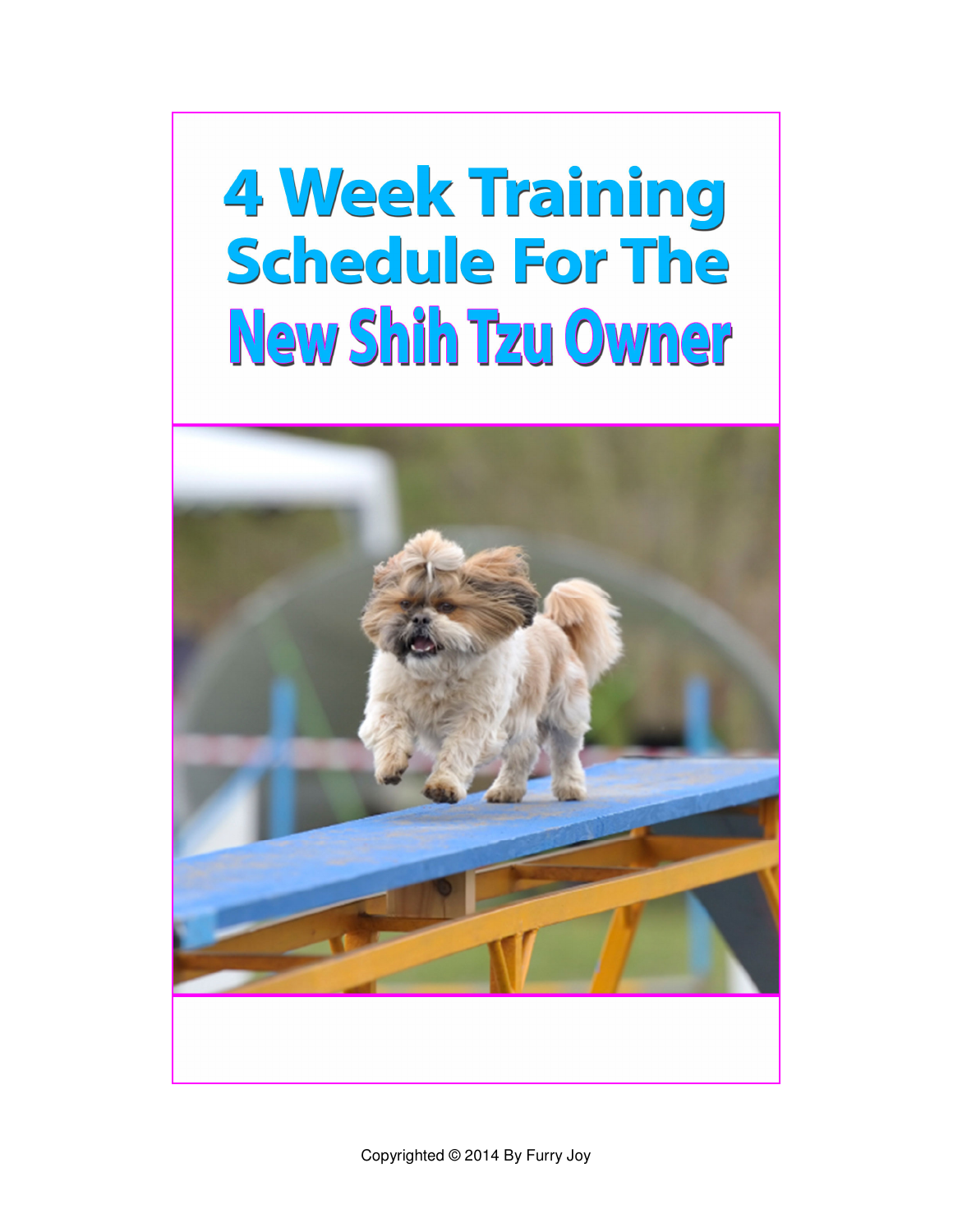### **Table of Contents**

| Legal and Copyright Notice  2  |  |
|--------------------------------|--|
|                                |  |
| <b>Chapter 1: Week One  2</b>  |  |
|                                |  |
|                                |  |
|                                |  |
|                                |  |
| <b>Chapter 2: Week Two  2</b>  |  |
|                                |  |
|                                |  |
|                                |  |
|                                |  |
|                                |  |
| <b>Chapter 3: Week Three 2</b> |  |
|                                |  |
|                                |  |
|                                |  |
|                                |  |
|                                |  |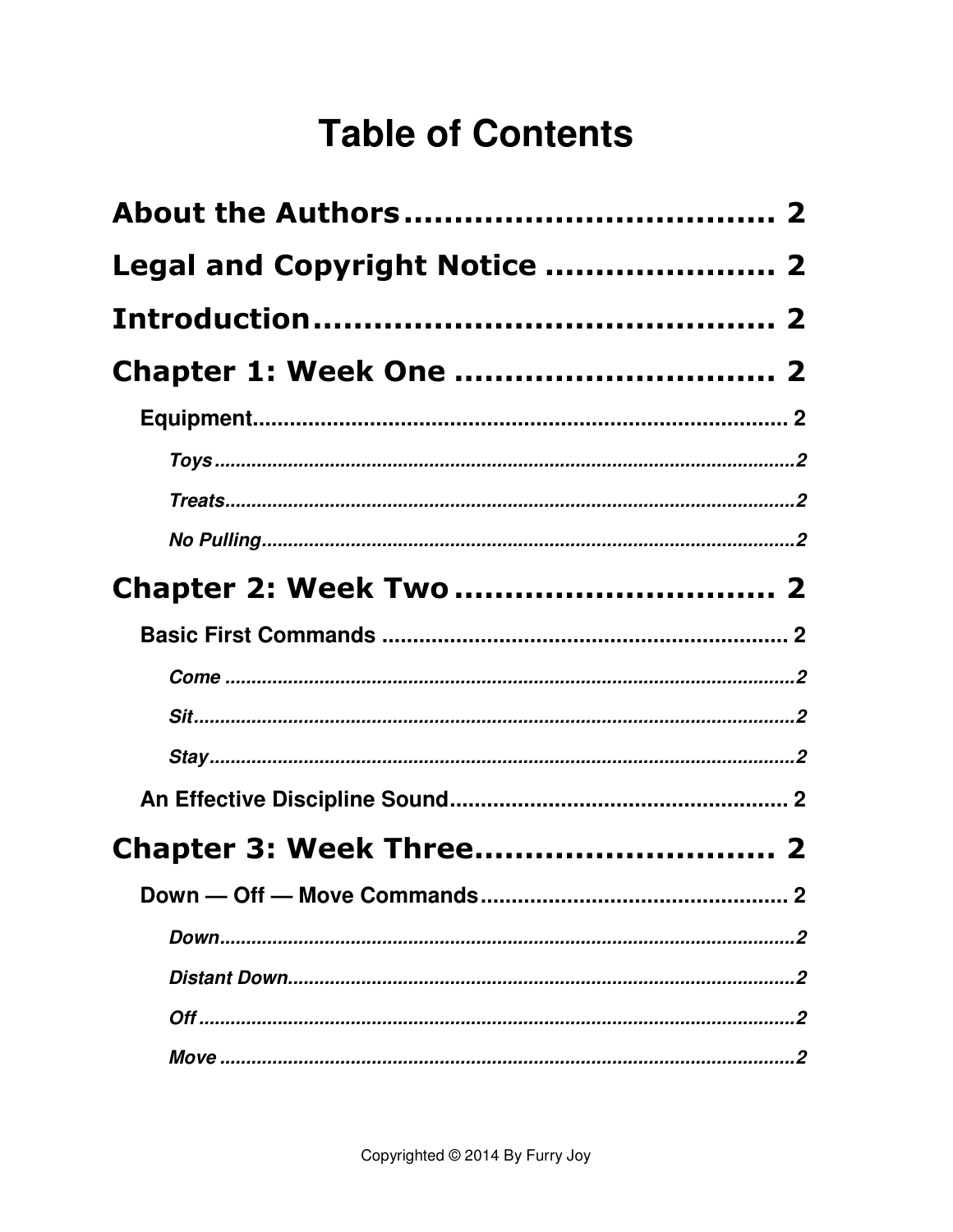| <b>Chapter 4 - Week Four  3</b> |  |
|---------------------------------|--|
|                                 |  |
|                                 |  |
|                                 |  |
|                                 |  |
|                                 |  |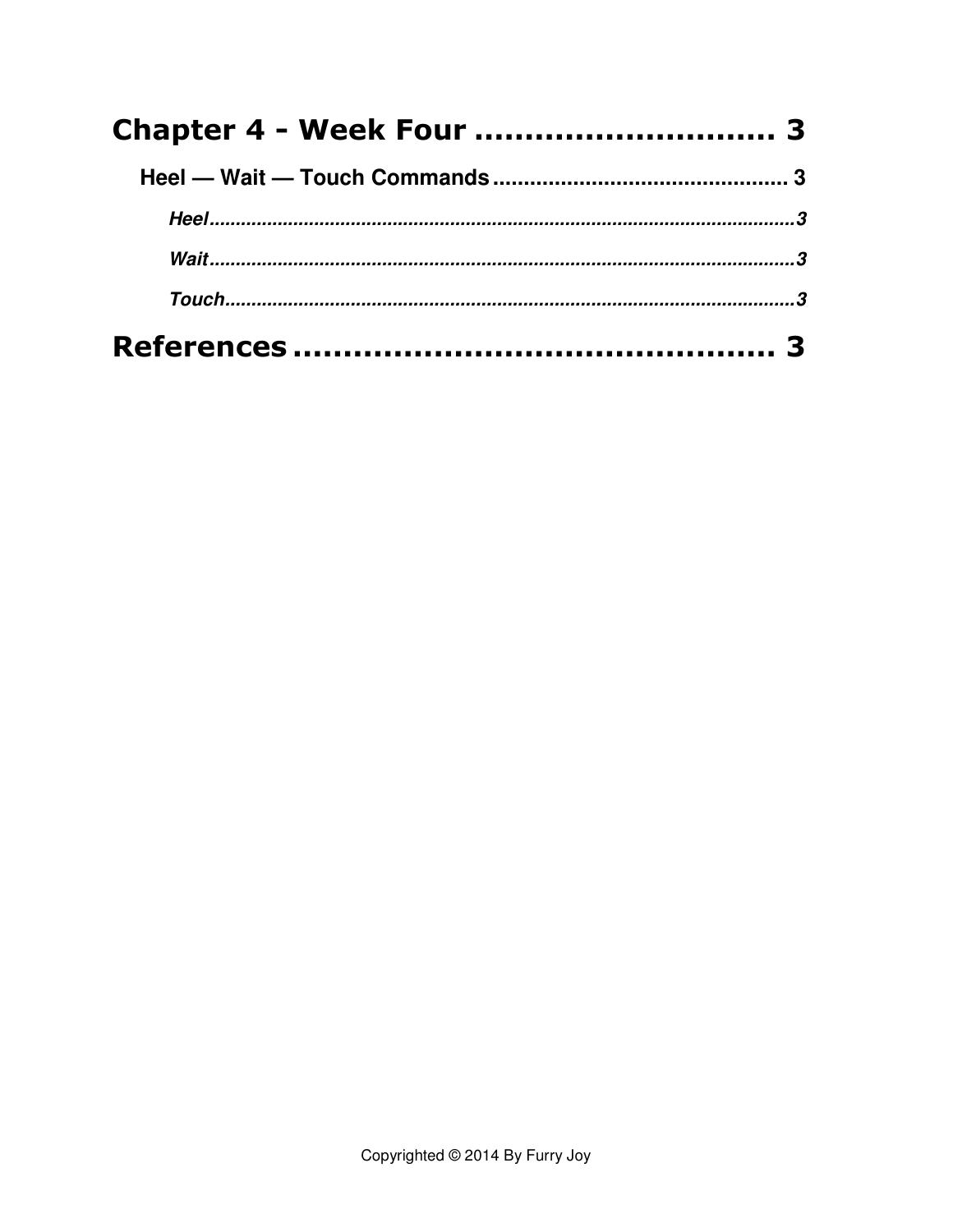### About The Authors

Beverly Young ("The Shih Tzu Gal") has been a lover of Shih Tzu for many years. Her goal is to spread joy to the world by giving Shih Tzu owners (and future Shih Tzu owners) the absolute best information in the world on all things Shih Tzu through her here website www.ShihTzuWeb.com and her other books and programs.

Asia Moore is a professional Dog Whisperer and Author, living on Vancouver Island, off the west coast of British Columbia, in Canada. She and her dog whispering team, which includes an 8 year-old Shih Tzu named Boris, help alleviate problem situations that arise between humans and their canine counterparts so that everyone can live a happy and stress-free life together. Visit Asia and her dog whispering team online at: K-9SuperHeroesDogWhispering.com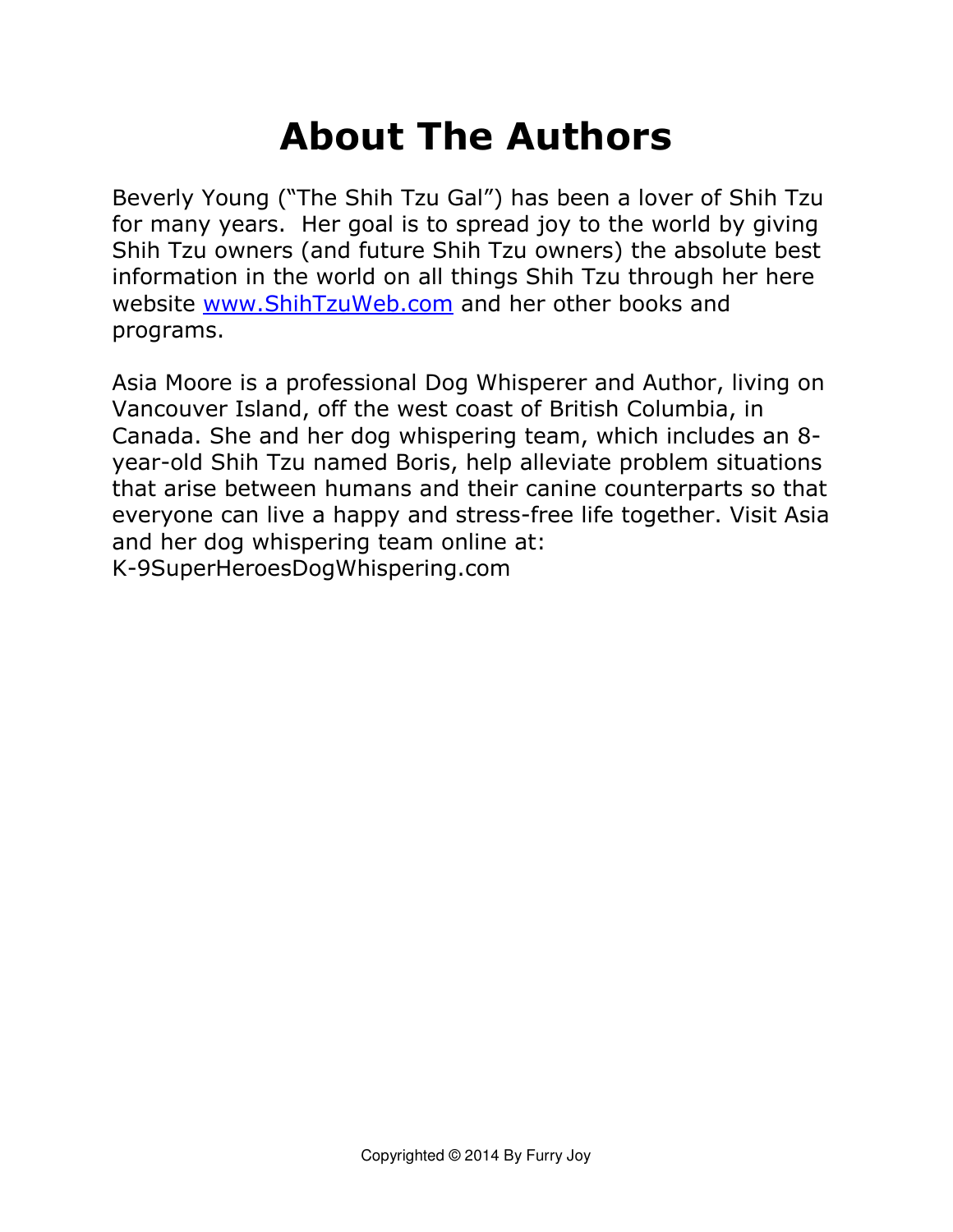## Legal and Copyright Notice

ALL RIGHTS RESERVED. This book contains material protected under International and Federal Copyright Laws and Treaties.

Any unauthorized reprint or use of this material is strictly prohibited.

No part of this book may be reproduced or transmitted in any form or by any means, electronic, mechanical or otherwise, including photocopying or recording, or by any information storage and retrieval system without express written permission from the authors.

#### Advanced Shih Tzu Trick Guide

By Beverly Young and Asia Moore

Published by: Furry Joy Copyrighted © 2014 All Rights Reserved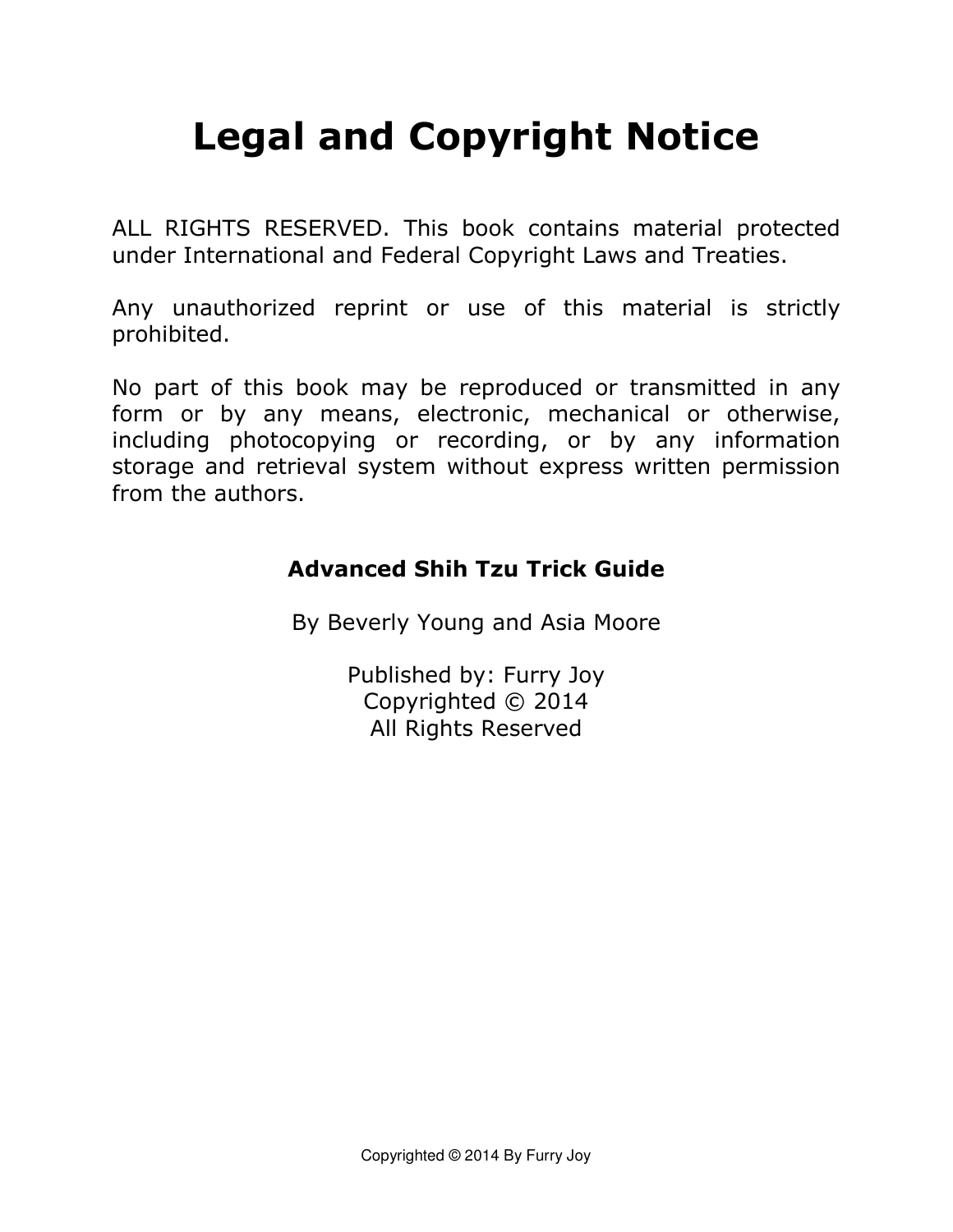### Introduction

4 Week Training Schedule for the New Shih Tzu Owner will help you to easily teach your dog basic commands, including "Sit", "Come" and "Stay", as well as how to teach your Shih Tzu to walk on leash without pulling, and more advanced commands, including "Down", "Distant Down", "Off", "Move", "Heel", "Wait" and "Touch".

You will also learn all the silent, hand signals for each of these basic and more advanced commands.

Teaching basic and more advanced commands to your Shih Tzu will create a strong and lasting bond between you that will also help to keep your fur friend safe.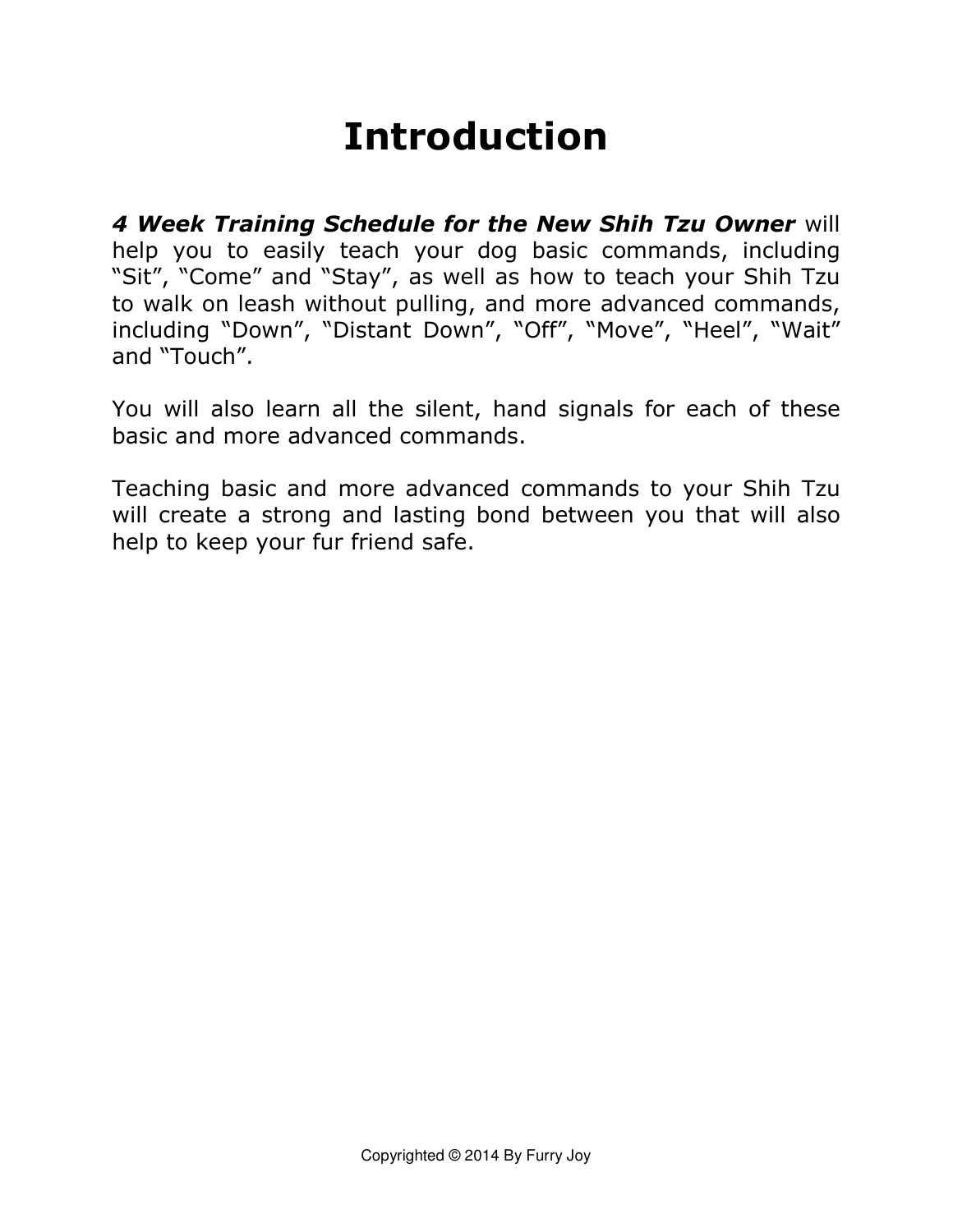# **Chapter 1: Week One**

During your first week of training with a Shih Tzu, you will want to first make certain that you have all the equipment you need, plus, if this is a new dog you have just adopted, you will need to determine what their current level of training actually is.

### Equipment



frightened.



Martingale Collar: this invaluable collar will be an integral part of your training process. Not only is it the safest collar for your dog, because it is comfortable and loose for them to wear, it also provides security to the handler when attached to a leash, because your dog will not be able to back out of this collar should they become nervous or

4 Foot Leash: this is the perfect length of leash for almost every circumstance when out walking with your dog. It's long enough to give them some slack when they need to do their business, and short enough to keep them in a disciplined walking position at your side.

**6 Foot Leash:** this is used for umbilical work with your dog, where you simply tie the leash around your waist, or thread it through the belt loops of your pants for handsfree training.



20 Foot Lunge Line: this longer line will be used while training outside in an open field, or to allow your dog to have more freedom, while still being attached to you.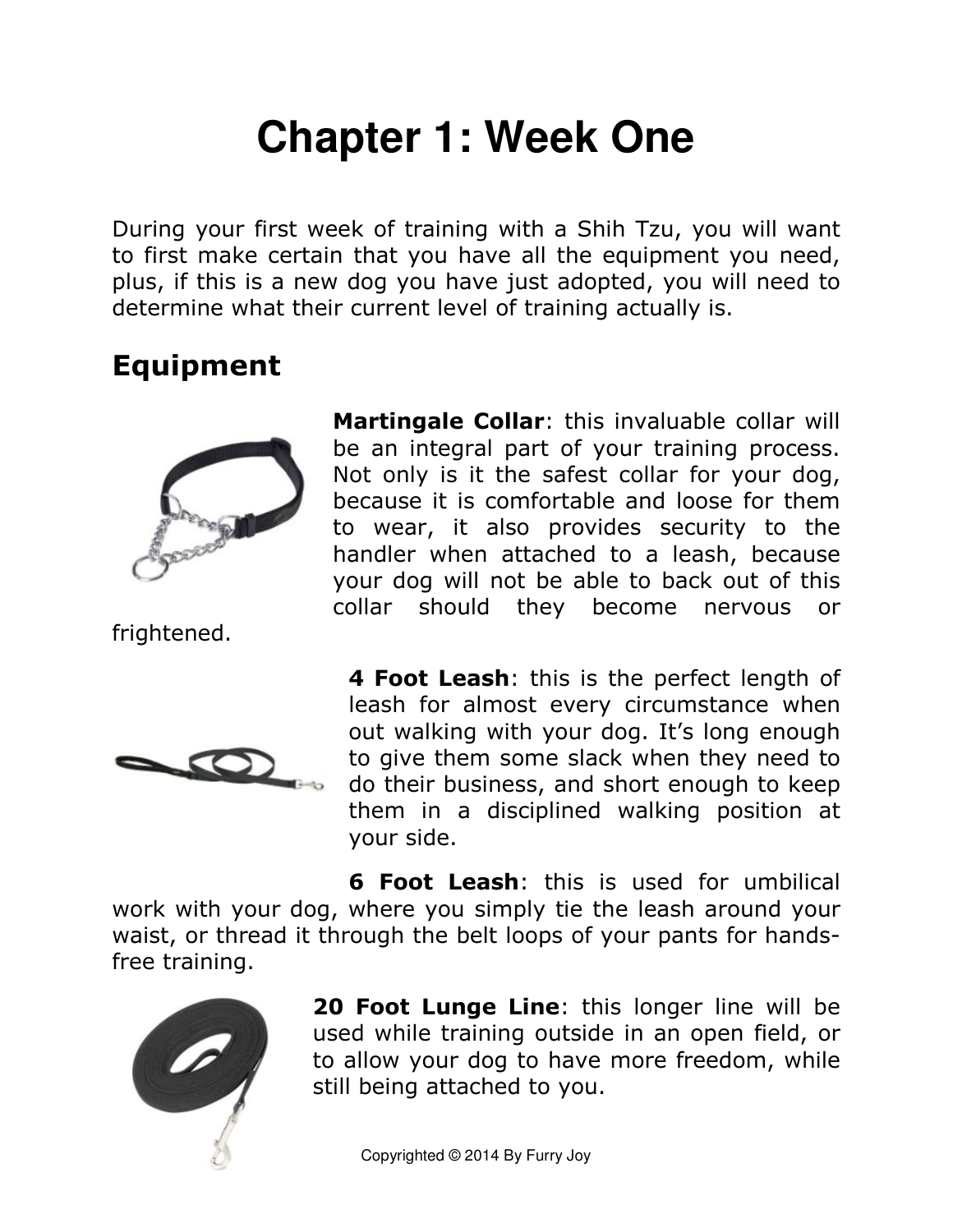This can be a very useful tool, for instance, in a circumstance when they are learning to "Come" when called, where they may be displaying aggression toward other dogs, and you need to give them a correction for a distance, or when you want to give them a little more freedom, and are not yet certain that they won't decide to run off in the other direction.

#### Toys

Most dogs respond well to their favorite toy. Take them with you to your local pet store and let them pick their own, or ask the staff if you are unsure about what might be appropriate.

#### Treats



You will also need a bag of small-sized tasty treats to help reinforce all of your training commands.

Toys can be used as rewards for a great training session or to keep your dog focused on what you are training.

Zuke's Mini Naturals work very well as training treats.

Taking your Shih Tzu out for a walk will quickly show you how much work you have in front of you, and depending on how they respond to a walk, will determine where you might need to start with their training.

#### No Pulling

For instance, if your Shih Tzu is pulling on the lead and will not walk beside you, this is the very first thing you will need to get under control.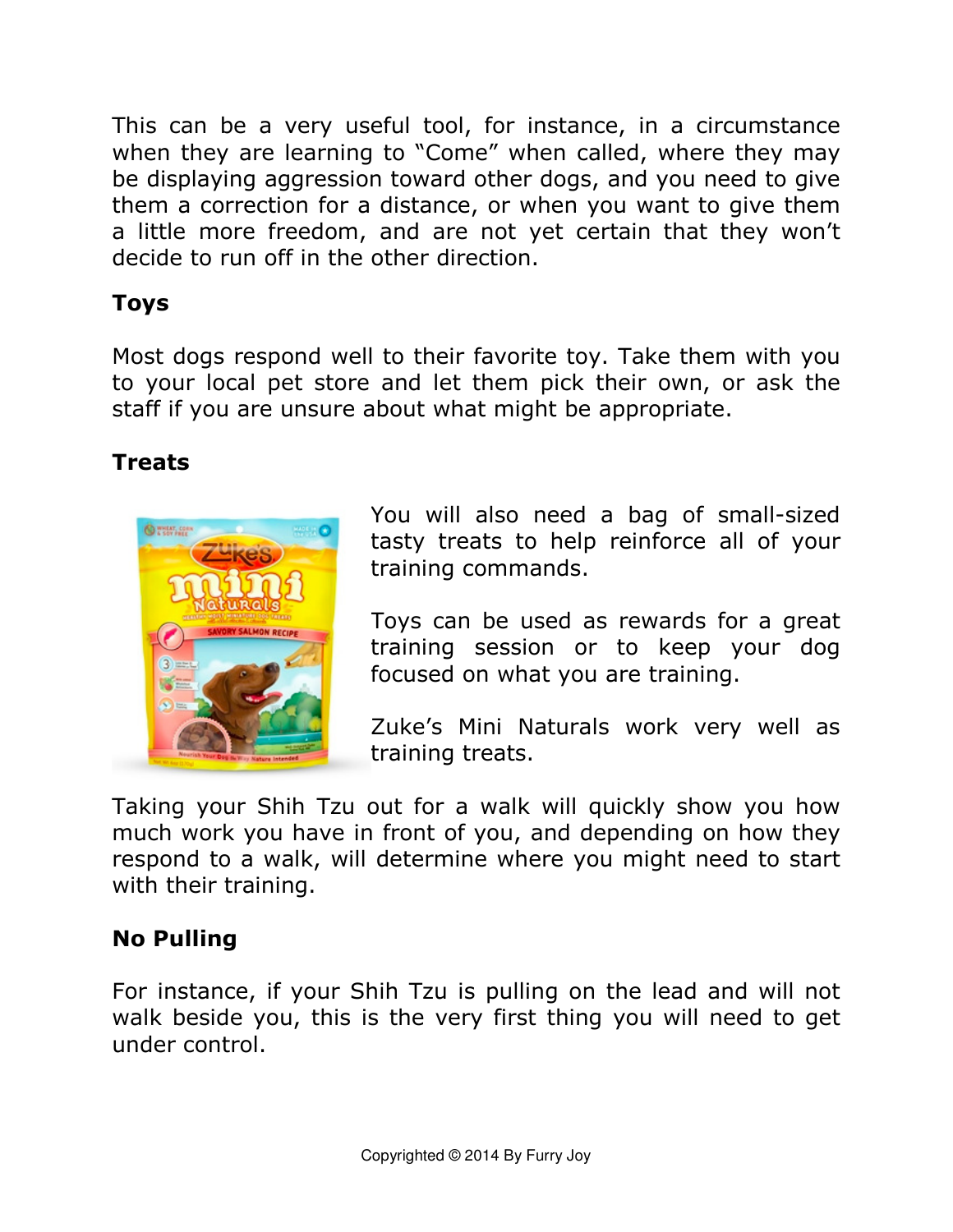A dog that is used to pulling in order to move forward on the walk will need you to teach them that the exact opposite will now be the case. In other words, they will only move forward when the leash is slack and there is no tension.

Perhaps your Shih Tzu has been previously walked in a harness with an extendable leash, and if this has been the case, it is now time to remove the harness and buy them a Martingale collar and regular 4 or 6 foot leash.

The most important, ongoing, bonding exercise you will experience with your Shih Tzu is when you go out for your daily walks together.

Far, far too many people ignore this critical time that is not only important for your dog's exercise, it also helps to fulfill their natural roaming urges, while also being a disciplined time when your Shih Tzu will learn to follow, trust and respect you as their pack leader.

Without daily walks together with your Shih Tzu properly walking on leash beside or slightly behind, you will likely have an unbalanced or problematic relationship with your dog.

As soon as you bring your Shih Tzu home you will be teaching them how to properly walk on leash without pulling.

Every time your Shih Tzu needs to go out to relieve themselves, slip on their collar and snap on that leash because there is no time like the present to teach your dog proper walking manners.

If they are not used to wearing a collar, at first your Shih Tzu may struggle or fight against having this strange sensation around their neck. DO NOT drag them, and if they pull backward and refuse to walk forward with you, simply stop for a moment, while keeping slight forward tension on the leash, until your dog gives up on their own and moves forward. Immediately reward them with your happy praise, and perhaps, a favorite treat.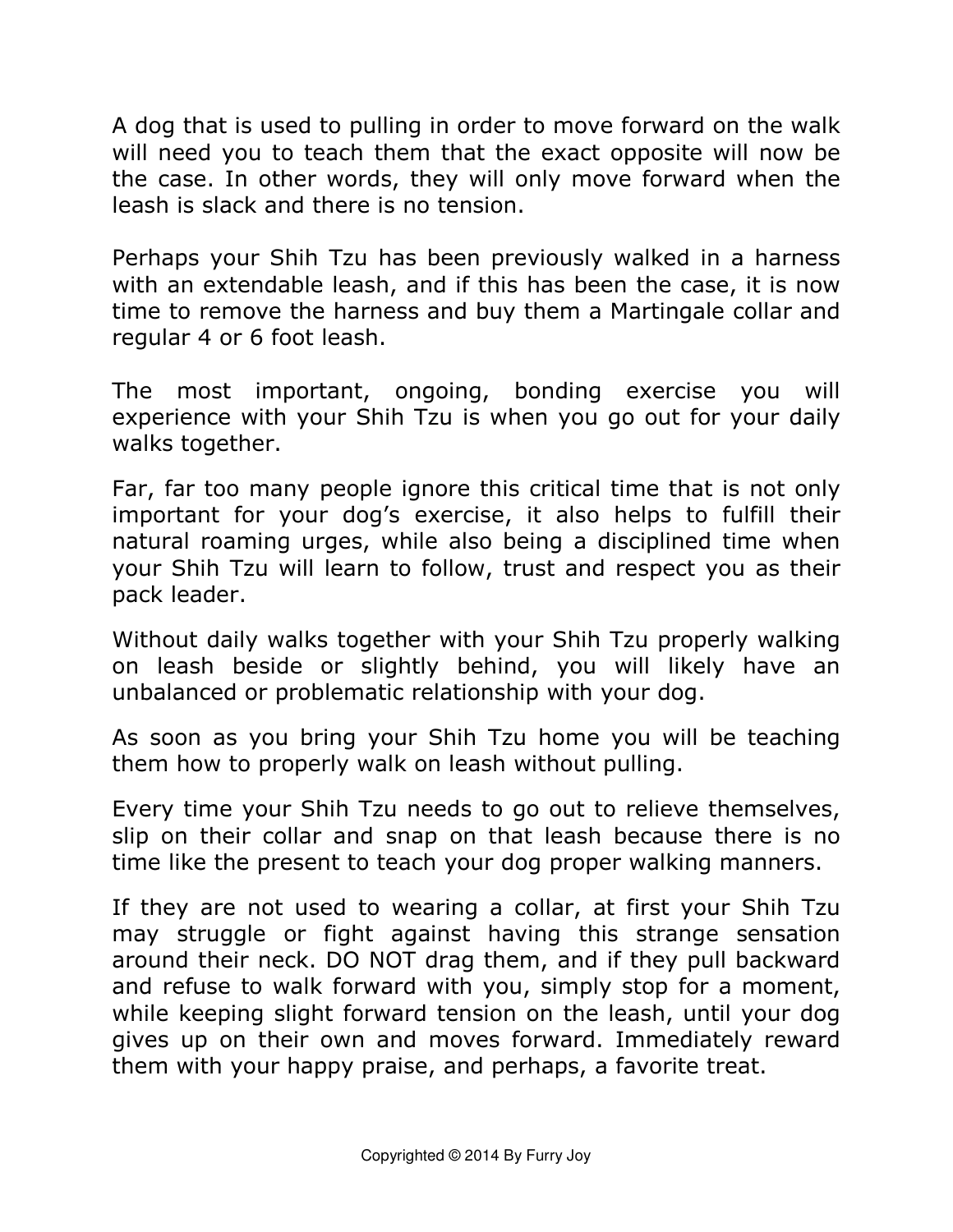Always walk your Shih Tzu on your left side with the leash slack so that they learn that walking with you is a relaxing experience. Keep the leash short enough so that they do not have enough slack to get in front of you.

If they begin to create tension in the leash by pulling forward or to the side, simply stop moving, get them back beside you, and start over. Your patience is the key here.

Be patient and consistent with your Shih Tzu and very soon they will understand exactly where their walking position is and they will walk easily beside you without any pulling or leash tension.

Remember that if teaching your Shih Tzu to walk on leash beside you without pulling is a new experience for them, give them lots of understanding and don't expect them to be perfect all the time.

Get your Shih Tzu used to automatically sitting every time you stop when out on your walks. Say "Sit" and if they do not, lift up and back slightly on the leash to give them the help they need to understand what you want.

If they still do not "Sit", reach down with your left hand and gently squeeze with your thumb and middle finger across their back at the point where the back legs meet the hips. This squeeze will make most dogs automatically sit.

Add the hand signal for "Sit" and use this at the same time as you say the word "Sit" so that you can soon remove the word altogether and just use the hand signal, which is your right arm bent at the elbow, fingers together, palm facing upward. Say "Sit" and, while keeping your arm bent at the elbow, raise your arm toward your right shoulder.

Practice getting your walking routine and your Shih Tzu automatically sitting whenever you stop, for the first week as this is the basis of all follow the leader discipline.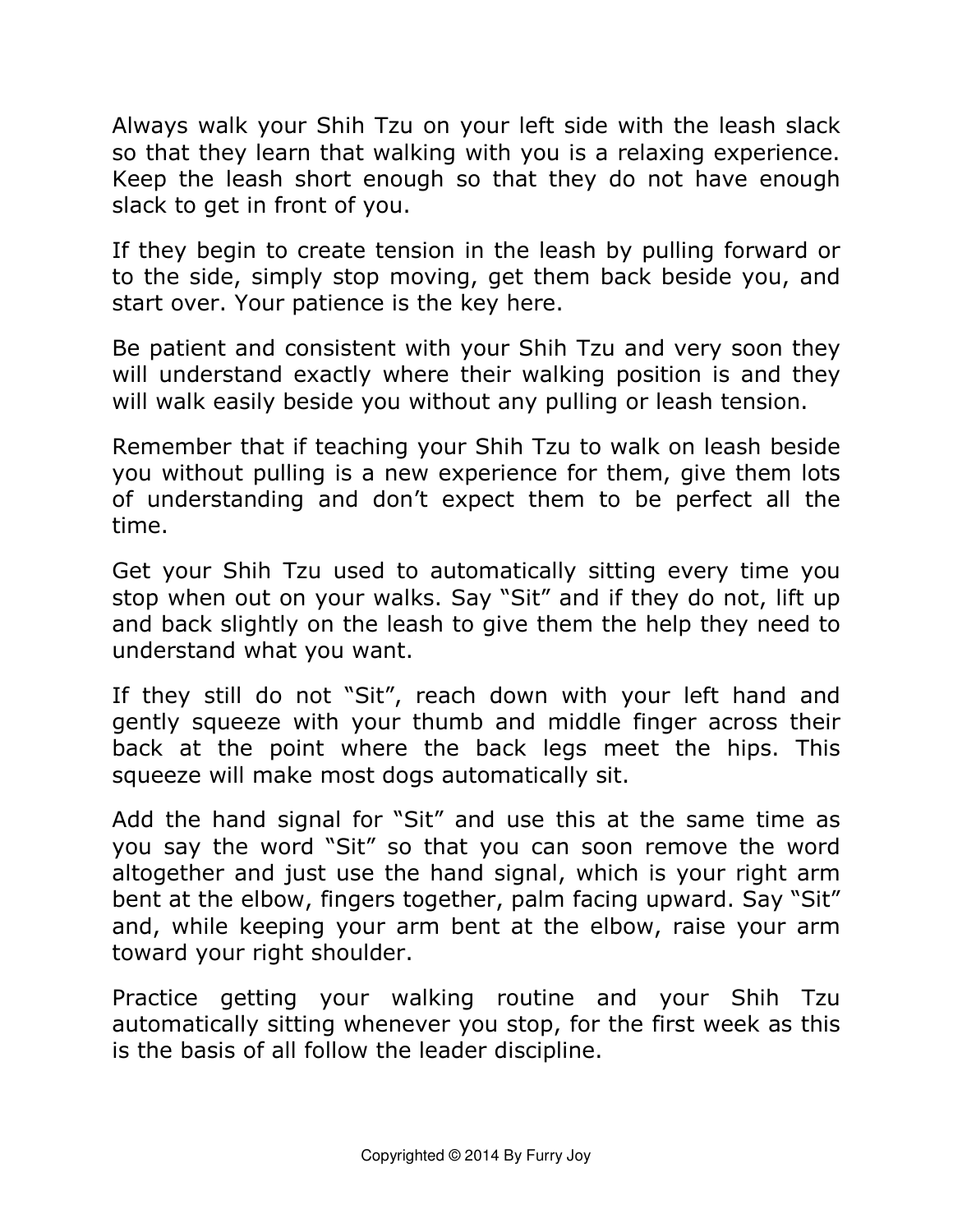**TIP:** if your Shih Tzu is walking too far in front of you, without any warning, make a sharp left turn and try to walk into them so that they learn to stay back behind your knee where they can easily see which way you might be turning.

Also, practicing sudden turns and twists, walking in circles, weaving around poles or obstacles, stopping and starting suddenly and varying your walking pace will all help to teach your Shih Tzu that they must keep their eyes on you and that the only way to do this is to not get in front of you.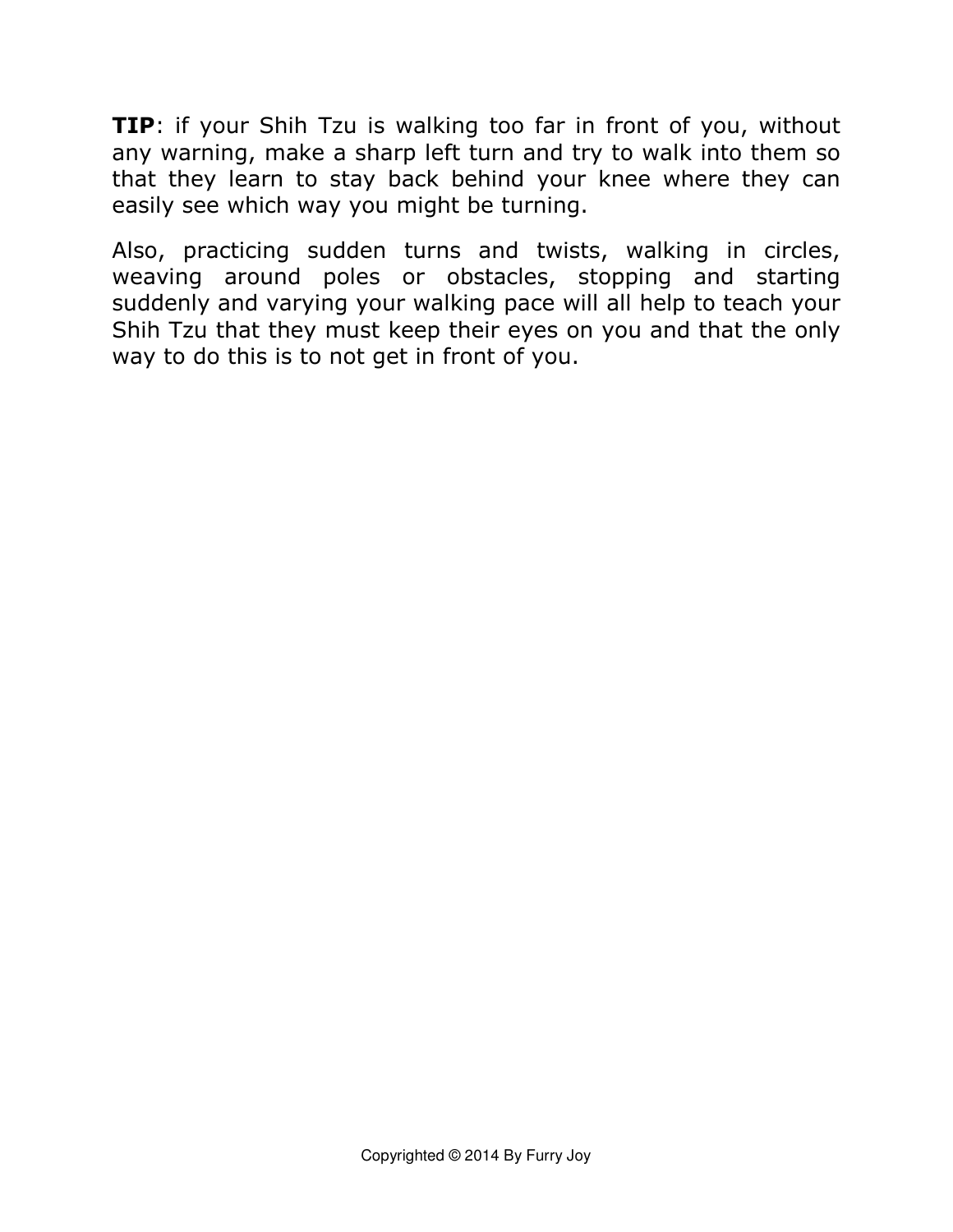# **Chapter 2: Week Two**

### Basic First Commands

If you have just adopted a Shih Tzu who has not learned basic "Sit", "Stay", or "Come" commands, you will need to start with these before progressing to more advanced dog commands.

Teaching these three basic commands will keep your dog safe, while helping them to focus on respecting you as their leader.

If you've already taught these three commands when your Shih Tzu was younger, make certain that your dog also understands the hand signals for these commands, because ultimately, you want them to obey your commands with hand signals alone.

#### Come

Always show the hand signal (arms open wide) for this command at the same time you say the word. If your dog is totally ignoring the command, it will be time to incorporate your lunge line to help you teach the "Come" command.

Simply attach your 20 foot line to their collar and let them sniff about in a large yard or at your neighborhood park.

At your leisure, firmly ask them to "Come" and show the hand signal. If they do not immediately come to you, give a firm tug with the lunge line, so that they understand what you are asking of them.

If they still do not "Come" toward you, simply reel them in until they are in front of you. Then let them wander about again, until you are ready to ask them to "Come".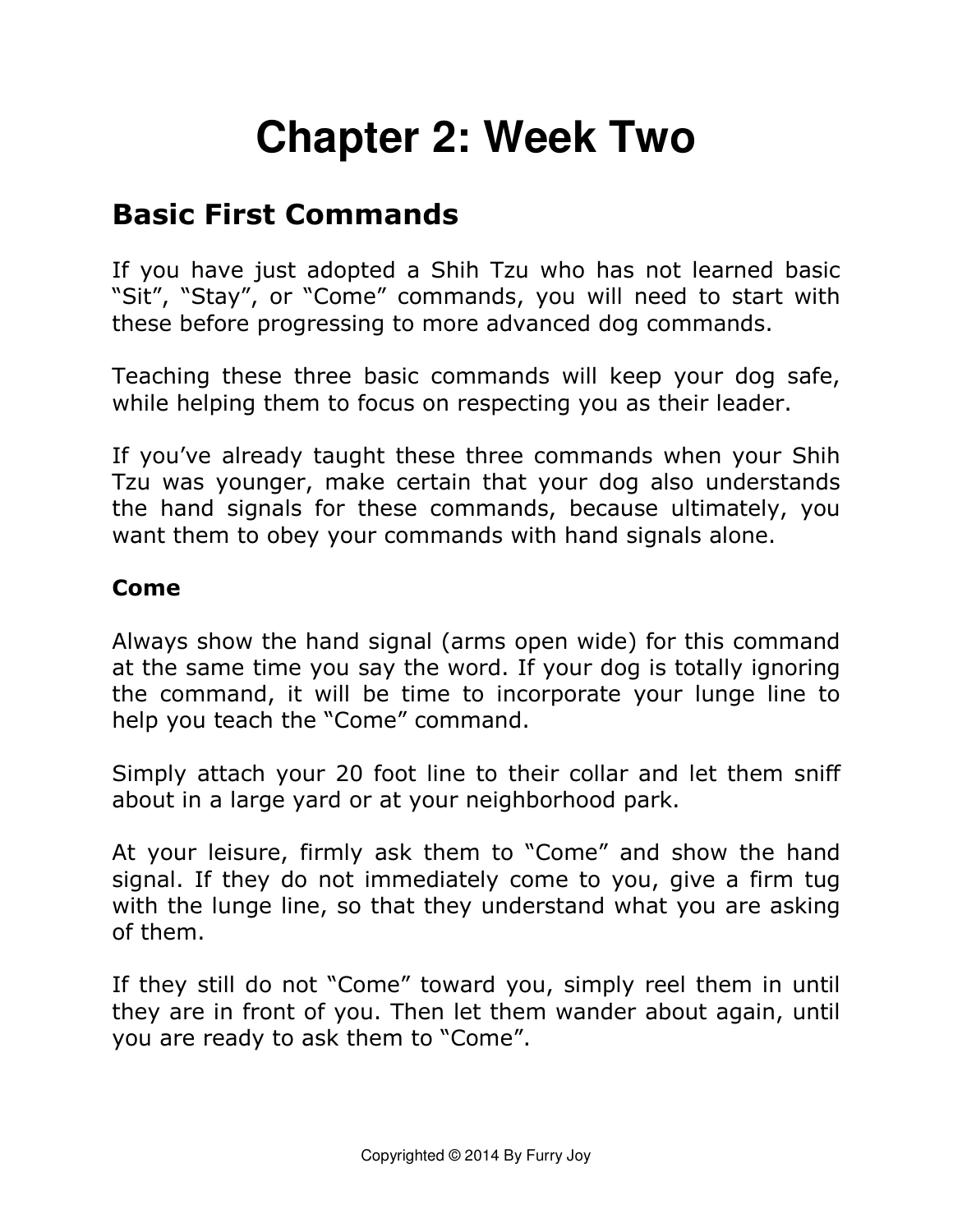Repeat this process until your dog responds correctly at least 80% of the time. You can also reinforce the command by giving a treat when they perform as you wish. Always ask them to "Sit" when they return to you.

After practicing this every day for at least a week, you should be able to take your Shih Tzu for a walk on their regular 4 or 6 foot leash to the park where they can have some off-leash time.

Practice the "Come" command with your Shih Tzu while they are off leash and make sure you have some tasty treats and your excited and happy praise to reward them for immediately returning to you when you show them the hand signal from a distance.

#### **Sit**

Sit is a very simple, yet extremely valuable command for all puppies and dogs. The mere act of the sitting motion helps to calm an excited mind, while at the same time teaching discipline and respect.

Always incorporate the hand signal for "Sit" (arm bent at the elbow, palm open and facing up, and raised to the shoulder) at the same time as you say the word.

If your dog is not sitting on command, try holding a treat above and slightly behind their head, so that when they look up for it they may automatically sit to see it. Slowly remove the treats as reward and replace the treat with a "life reward", such as a chest rub and your praise.

If your dog is not particularly treat motivated, lift up and slightly back on the leash when asking them to "Sit". Stand in front of them, and if they still are having difficulties, reach down with your free hand, place it across your dog's back at the place where the back legs join the hip and gently squeeze with your thumb and middle finger on either side.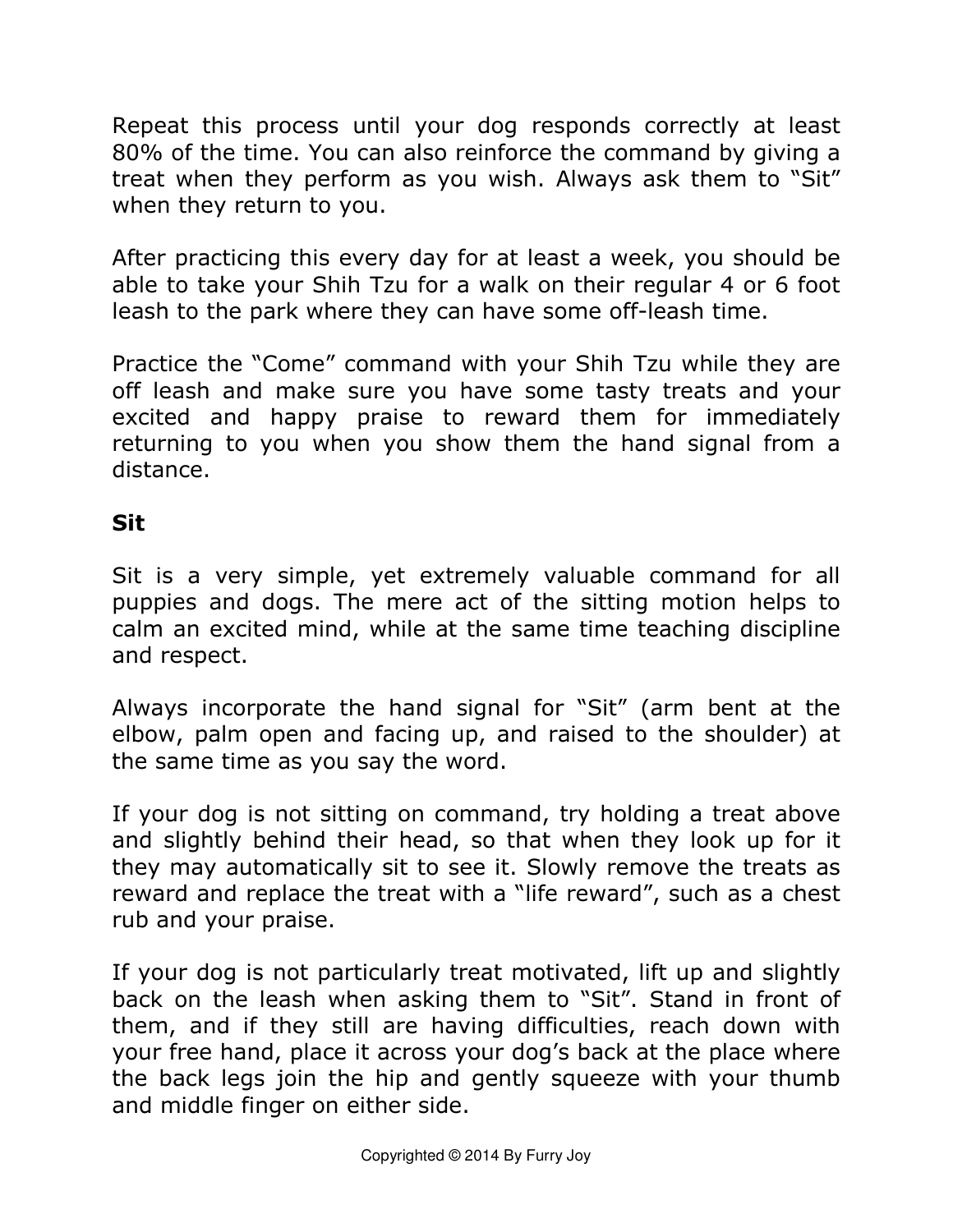Do NOT simply push down on your dog's back to force their hind legs to collapse under them as this pressure could harm their spine or leg joints.

#### **Stav**

Once your Shih Tzu is in the Sit position, ask them to "Stay" by holding your open hand in front of them and saying "Stay". If you are right-handed, use your right hand for the signal, and if you are left-handed, use your left hand for the signal.

Using your dominant hand will be much more effective because your strongest energy emanates from the palm of your dominant hand.

While your dog is sitting and staying, slowly back away from them. If they move from their position, calmly put them back into sit and ask them to "Stay" again.

Continue to do this until your dog understands what you require of them. Keep repeating this training exercise until you can ask your dog to sit and stay from five feet away, then from ten feet away, then from 20 feet away.

Practice these three basic commands (Come, Sit, Stay) every day, for a few minutes, several times a day, for the next week before moving on to more complicated commands.

### An Effective Discipline Sound

If your Shih Tzu has not already been taught a discipline sound, you will want to teach this now. The sound can be whatever you wish, so long as it has the effect of easily gaining your dog's attention.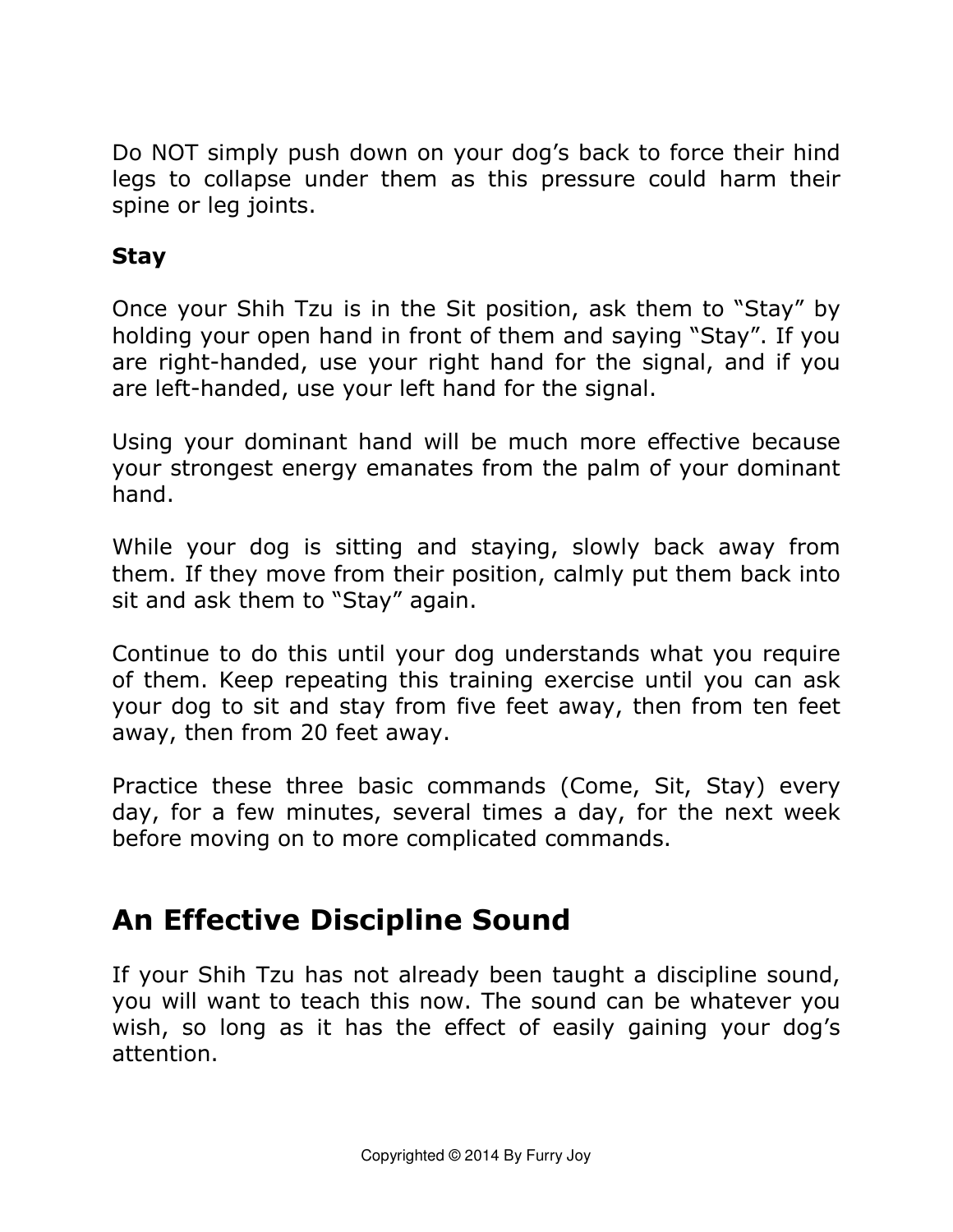My favorite sound is short and sharp, and so far I have not found a dog that doesn't positively react to this sound, which is a simple "UH", said quickly and sharply.

If this sound works for you, too, please use it, otherwise choose a sound that everyone in the family can agree upon so that your dog will not be confused by too many different sounds or words when it's necessary to let them know that they are doing something you do not agree with.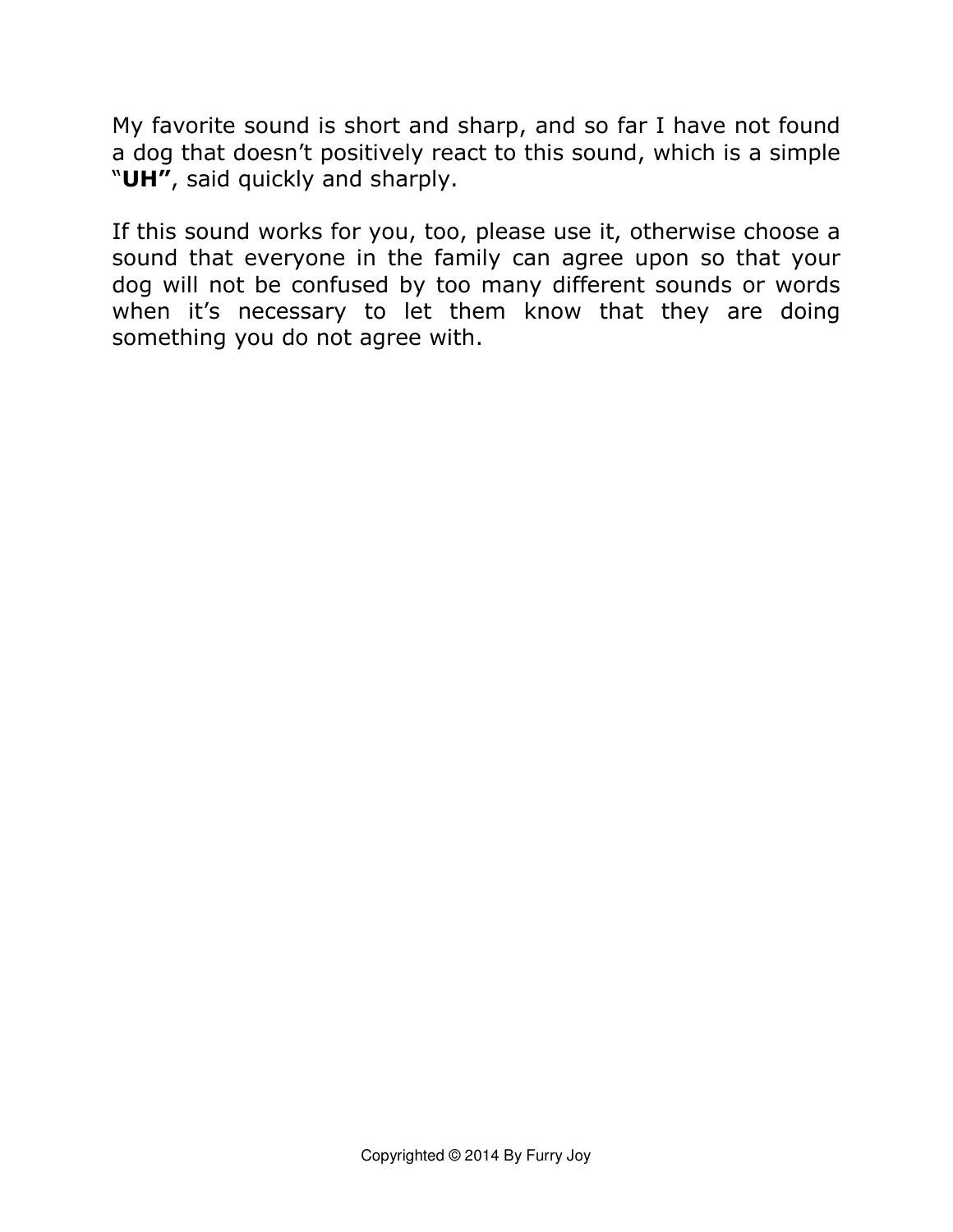# **Chapter 3: Week Three**

### Down — Off — Move Commands

#### Down

Teaching the "Down" command is relatively simple, especially since your dog is now an adult and will be able to concentrate more easily. There are several ways you can teach this command, with your dog wearing their leash and collar, or without.

With your Shih Tzu's Martingale collar on and their leash attached, have a treat in your hand. Put your dog into the "Sit" position while standing in front of them.

Show them the treat and slowly lower it to the floor, while saying the command "Down". At the same time put slight downward pressure on the leash. Most dogs will immediately follow the treat to the ground and when they do, praise them and allow them to eat the treat.

Practice this "Down" command with your dog 6 to 8 times for a couple of minutes each day for the next week so that they understand exactly what is expected of them.

You can practice exactly the same routine without the leash, and this time you will have a free hand, which means that you can now add the hand signal.

With your Shih Tzu in the sitting position, say the command "Down" while at the same time showing them the hand signal. Hold your arm bent at the elbow, with your palm facing toward the floor, and then while still standing, say the command and lower your hand toward the floor by straightening your arm.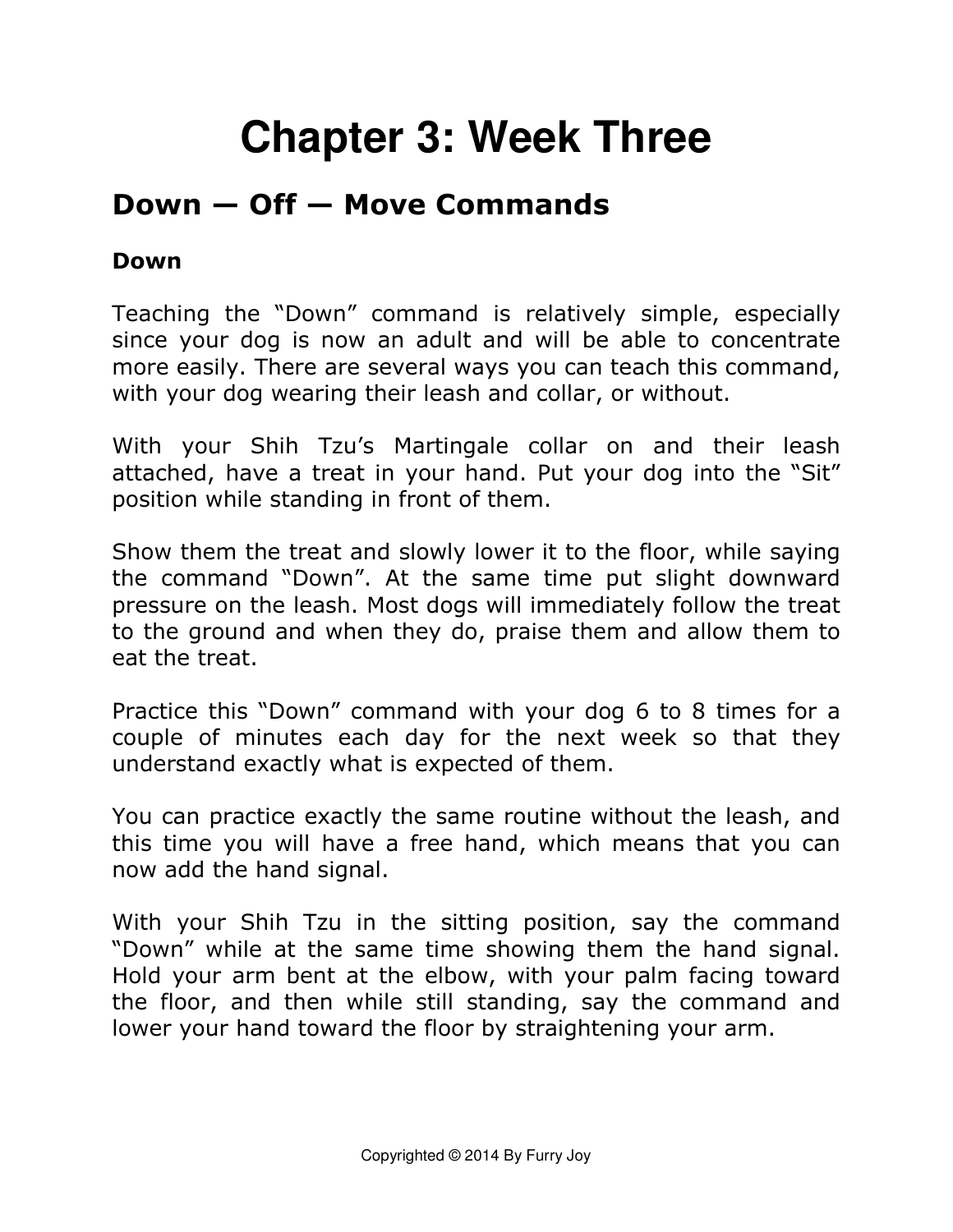Another way to teach the "Down" command is to stand in front of your dog while they are sitting, say the command "Down", reach down and slide their front feet toward you until they are in the "Down" position.

Choose the "Down" lesson that works best for your Shih Tzu and stick with it.

#### Distant Down

Practice this new command for a few minutes every day and once your Shih Tzu goes into the "Down" position every time, you can begin to ask them to "Down" from a distance.

Start at five feet, and then increase it to ten, then fifteen. Every time they go down on command, return to their position and give them a treat. They should also be able to go "Down" from a distance with just the hand signal.

Eventually, you will be able to exchange the treat for a "life" reward of you returning to their down position and giving them your happy praise and a nice chest rub.

When they are 100% at the distant "Down", you can add the "Come" hand signals to have them return to you, rather than you returning to them.

#### Off

The "Off" command, although easy to teach, can often be the cause of confusion for many dogs because too many people confuse "Off" with "Down".

For example, when you come home and find your Shih Tzu has been lying on your couch and you want them to get off, many people say "Down" meaning get down from there, when what they really need to be saying is get "Off".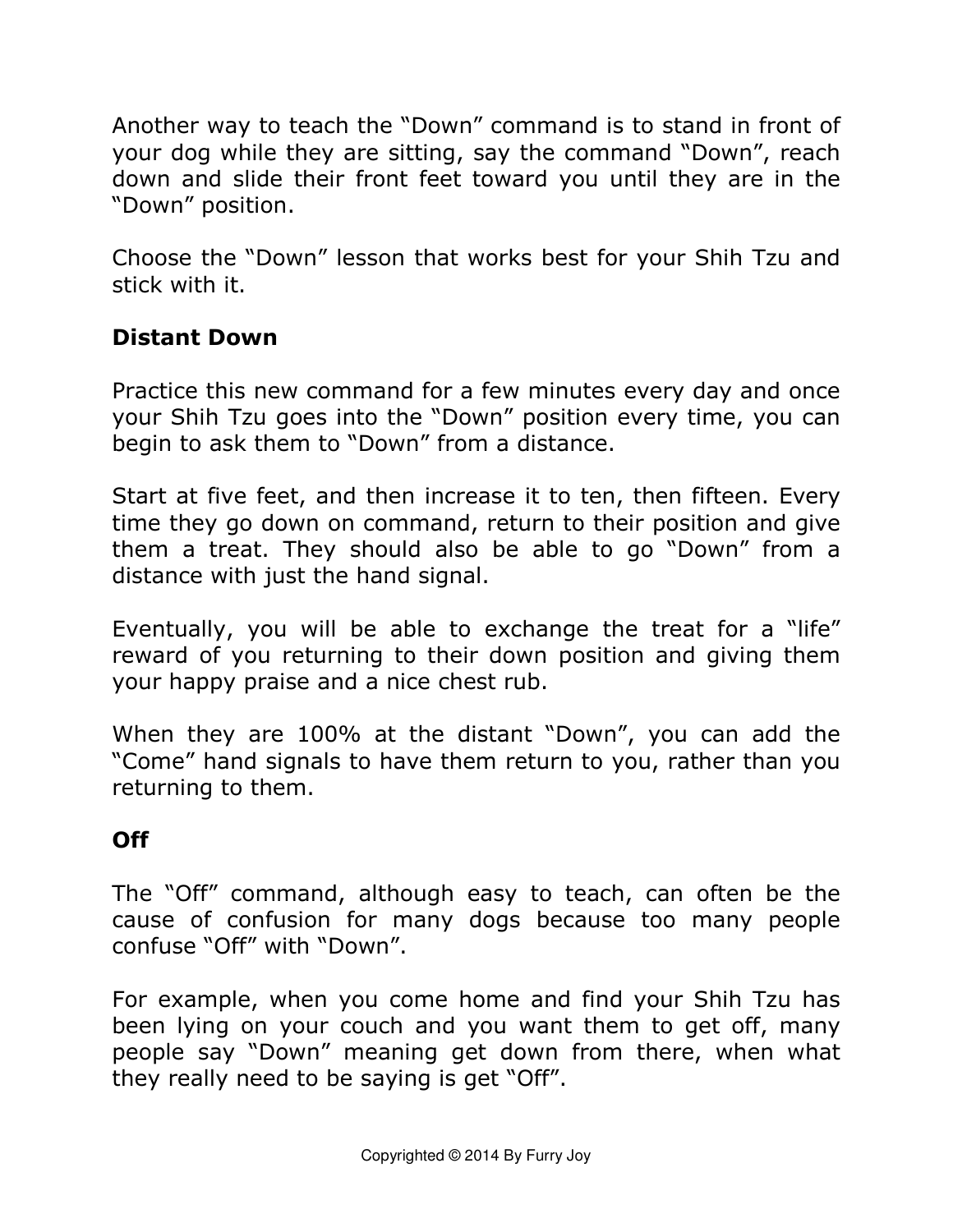A dog, who has learned that the "Down" command means they are to lie down, may simply think you are asking them to lay down on the couch.

When you want your dog to actually get off of something, make sure you say "Off" while using the hand signal for "Move" that tells them which direction you wish them to move toward.

#### Move

Using the above couch example, stand in front of your dog and with your dominant hand give them the command to "Move" off of the couch in the direction you wish, by moving your hand and waving them in the direction you wish them to move.

The "Move" command can be used in many different circumstances to simply have your dog move out of the way when they are blocking your path, to reaffirm that you are the leader who must be obeyed, especially during those adolescent times when they may begin to test their limits, or in more highly trained situations where you need your dog to obey your hand signals from a distance.

Always practice these commands for a few minutes every day,

NOTE: while every command can be taught verbally, your goal will always be to eventually remove the verbal commands and use only hand signals.

Learning hand signals is a much more natural way for any canine to learn commands as dogs learn by watching body language and "reading" energy.

A dog that learns hand signals will always be much more focused on their leader or handler and will be much more attentive, easier to train and keep safe.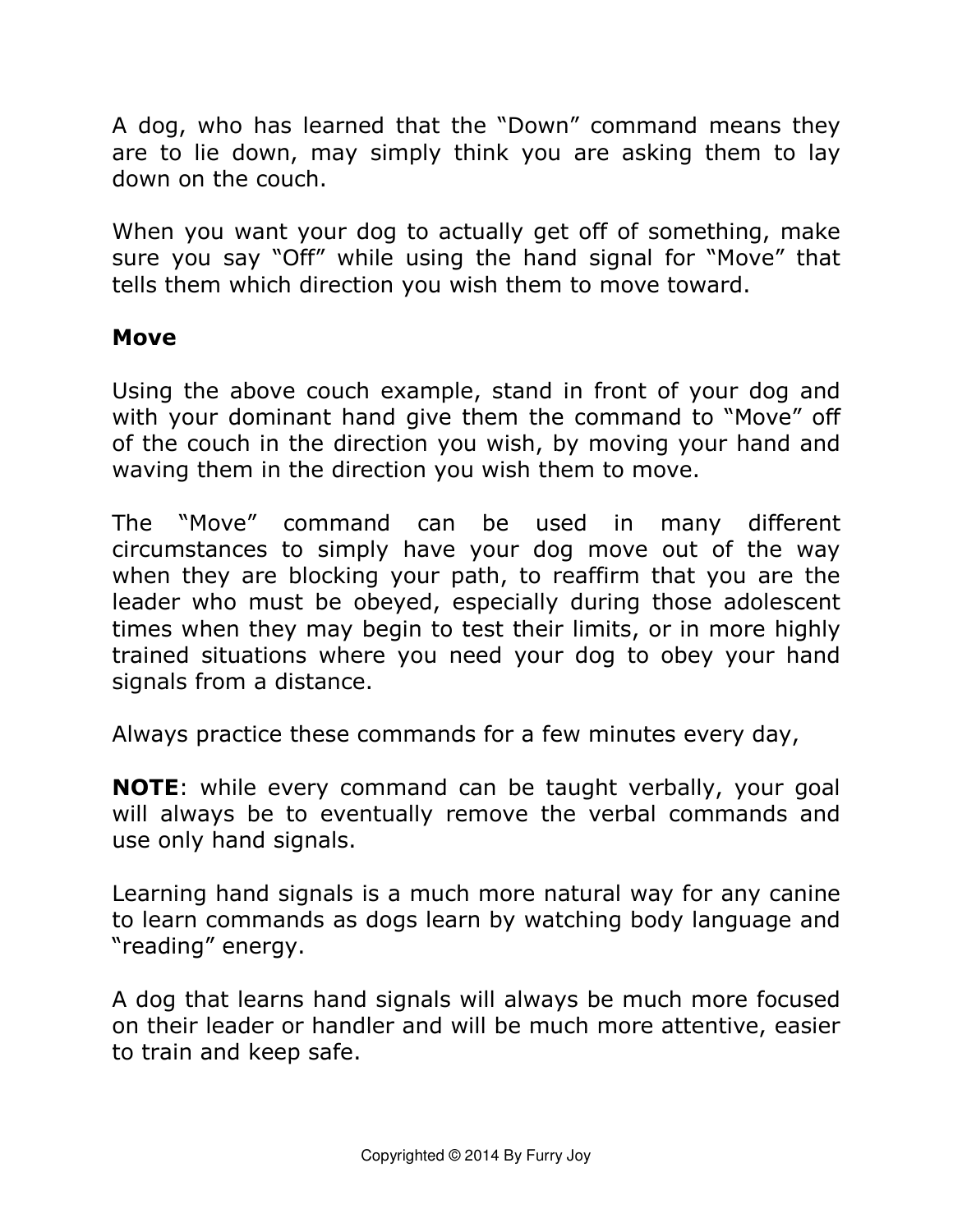# **Chapter 4 - Week Four**

### Heel — Wait — Touch Commands

If you are a new Shih Tzu owner, or if you have recently adopted a dog, their level of concentration will depend on the age of your dog, as puppies generally have much shorter attention spans.

Once a Shih Tzu is at least six months old, you will be able to have longer and more complicated training sessions with them.

#### Heel

This command is generally used whenever you want your dog to play close attention to you, either on leash or off leash, such as when crossing a busy intersection or approaching an overly exuberant dog or excited children.

When your Shih Tzu is properly heeling, they will be walking close to your left side and their attention will be focused on you. Before you teach the heel command, your Shih Tzu must already be automatically sitting whenever you stop walking, as this is part of the heel command.

The easiest way to begin training the heel command is when using a treat as extra incentive to get your dog into the correct position.

Begin by attaching the leash to your Shih Tzu's collar and having your dog stand at your left side, while you hold your leash in your right hand. Make sure there is a relaxed loop of leash, so there is no pulling.

With a treat in your left hand, hold the treat close to your Shih Tzu's nose while you say the command "Heel" and take several steps forward.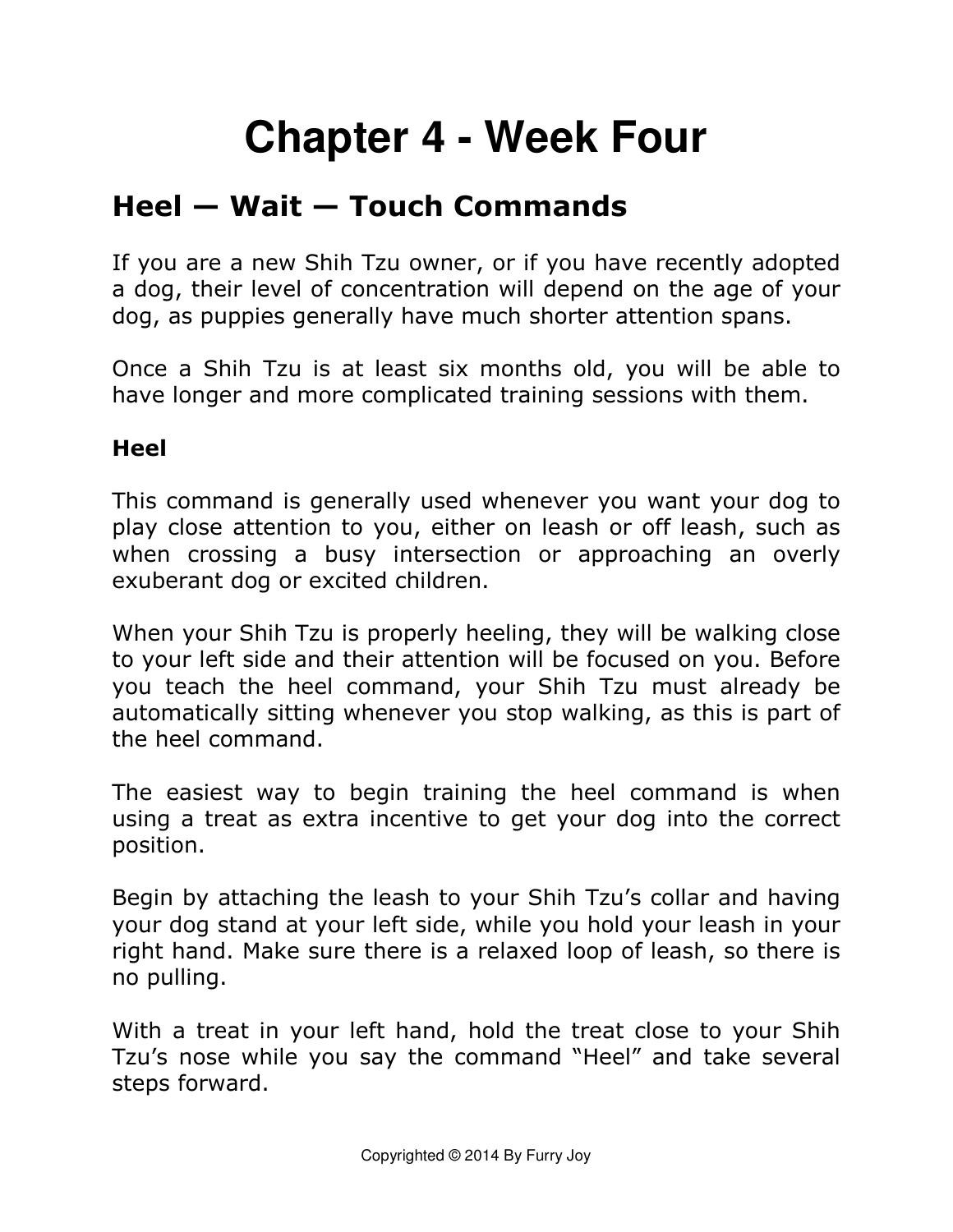Stop, and say the command "Sit" (or give the hand signal) and as soon as your dog sits, immediately give them the treat you have been holding in your left hand and happily praise them.

When your dog becomes reliable and follows your "Heel" command with the treat and then automatically Sits when you stop walking, it's time to ask your Shih Tzu to heel without following the treat in your hand.

Raise the treat up to chest level and repeat the exercise. As soon as you stop and your dog sits, immediately give them the treat while praising them at the same time.

Once your dog will perform the "Heel" and automatic "Sit" reliably, you can give a treat intermittently or remove the treat altogether, and replace it with praise and a chest rub.

#### Wait

Teaching your Shih Tzu the "Wait" command when they are off leash, can be very useful when you need them to pause or wait for another command, such as when crossing a busy street and you want to be certain that the traffic has cleared before allowing your dog to cross to the other side.

The "Wait" command would most often be followed by the "Come" or the "OK" command to release your dog and allow them to move again.

Have your dog stand on your left side, in the "Heel" position. Say the command "Wait" and with your left hand at your side, fingers pointing down, palm facing your dog's head, wave your left hand across your dog's face, from right to left.

When your dog stops, take a few steps forward and then turn to face them. If your dog moves toward you without your "Come" command, simply return to them and repeat the "Wait" command with the hand signal again.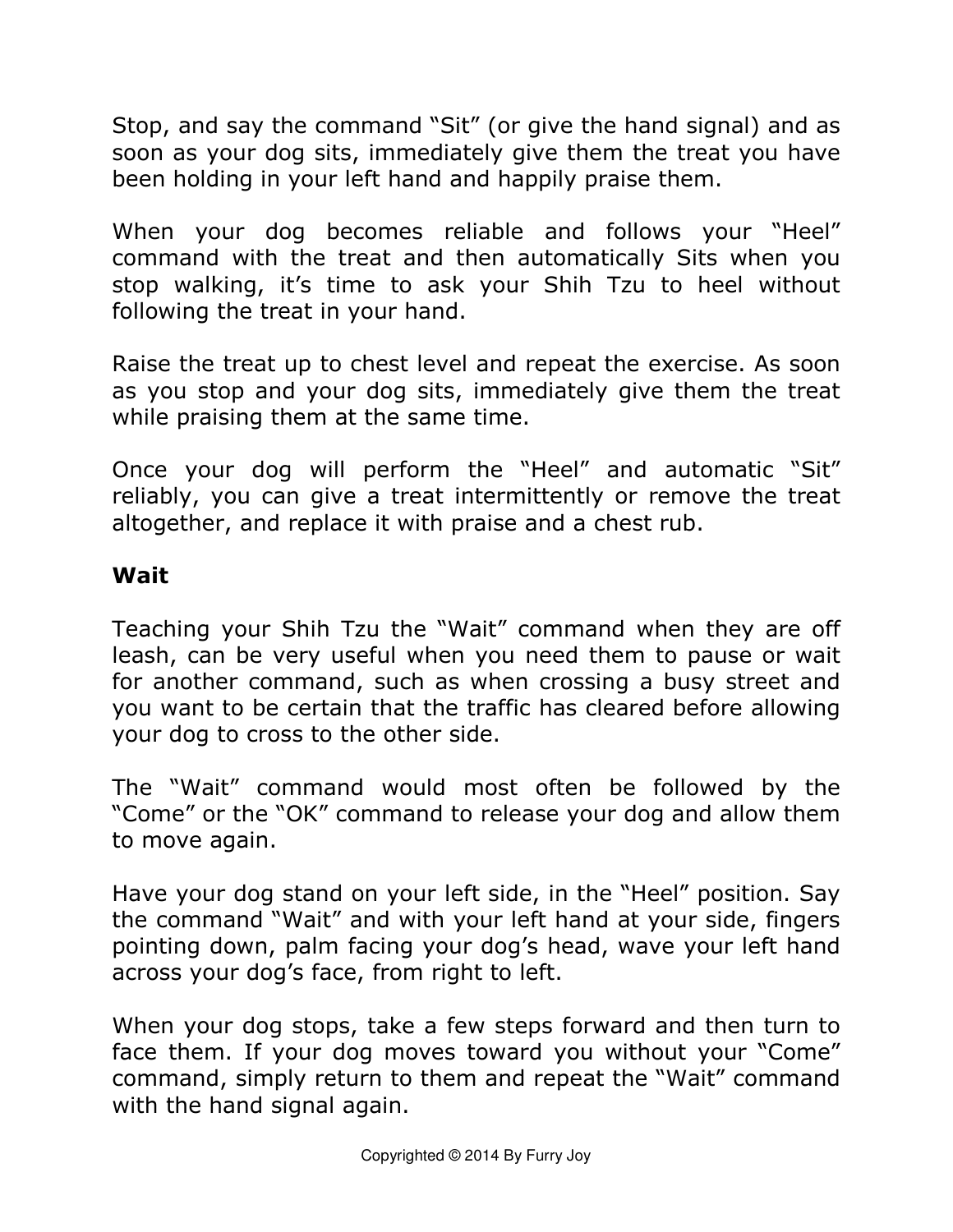When your dog waits until you turn and call them to you with the "Come" command and/or hand signals, immediately give them a treat and praise them.

Practice this "Wait" exercise until your dog is reliably waiting while you gradually increase the number of steps you take farther away from them without them moving.

Give your dog a treat and much praise every time they wait and do not move until you give the "Come" command.

Once your Shih Tzu becomes proficient at reliably waiting until you release them, you can remove the treat and replace it with your happy praise and a chest rub.

#### Touch

Teaching your Shih Tzu the "Touch" command can be very useful when you are out in a crowded public area bustling with many people and loud distractions.

The "Touch" command can also be used to help reinforce other commands, such as "Heel" or "Come" when you need your dog to focus on you.

Hold treats in your left hand while rubbing the treats with your right hand to transfer the smell of the treats onto your right hand.

Stand in front of your dog while holding your left hand (that is holding the treats) behind your back. Hold your right hand, palm flat, fingers together facing your dog's head, approximately four inches from your dog's nose.

Say the command "Touch" and look at your right hand. Your dog will move forward to investigate the tasty treat smell on your right hand.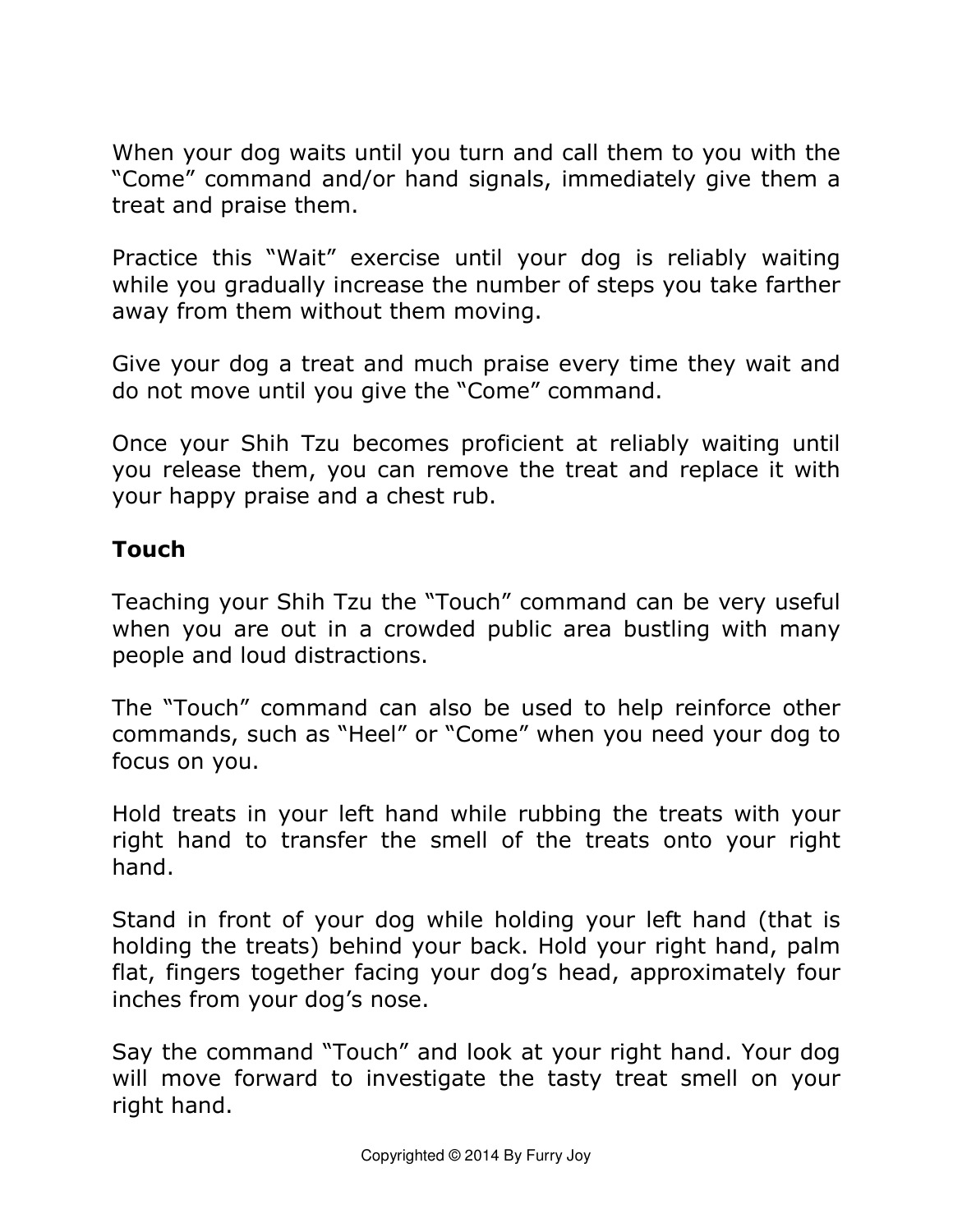As soon as your dog touches your right hand with their nose, praise them and immediately give them the treat you were holding behind your back in your left hand.

Once your Shih Tzu begins to reliably respond to the "Touch" command, you can move your hand to different areas (ie. to the left side, to the right side, lower to the ground, etc.).

Again, once your dog becomes 100% reliable with correctly responding to the "Touch" command, you can treat intermittently or remove the treat altogether and replace it with the life reward of your happy praise and a chest rub.

Remember to always make your training sessions fun and teach your Shih Tzu with kindness and much patience and they will learn quickly while you grow closer and both enjoy this special time you spend together.